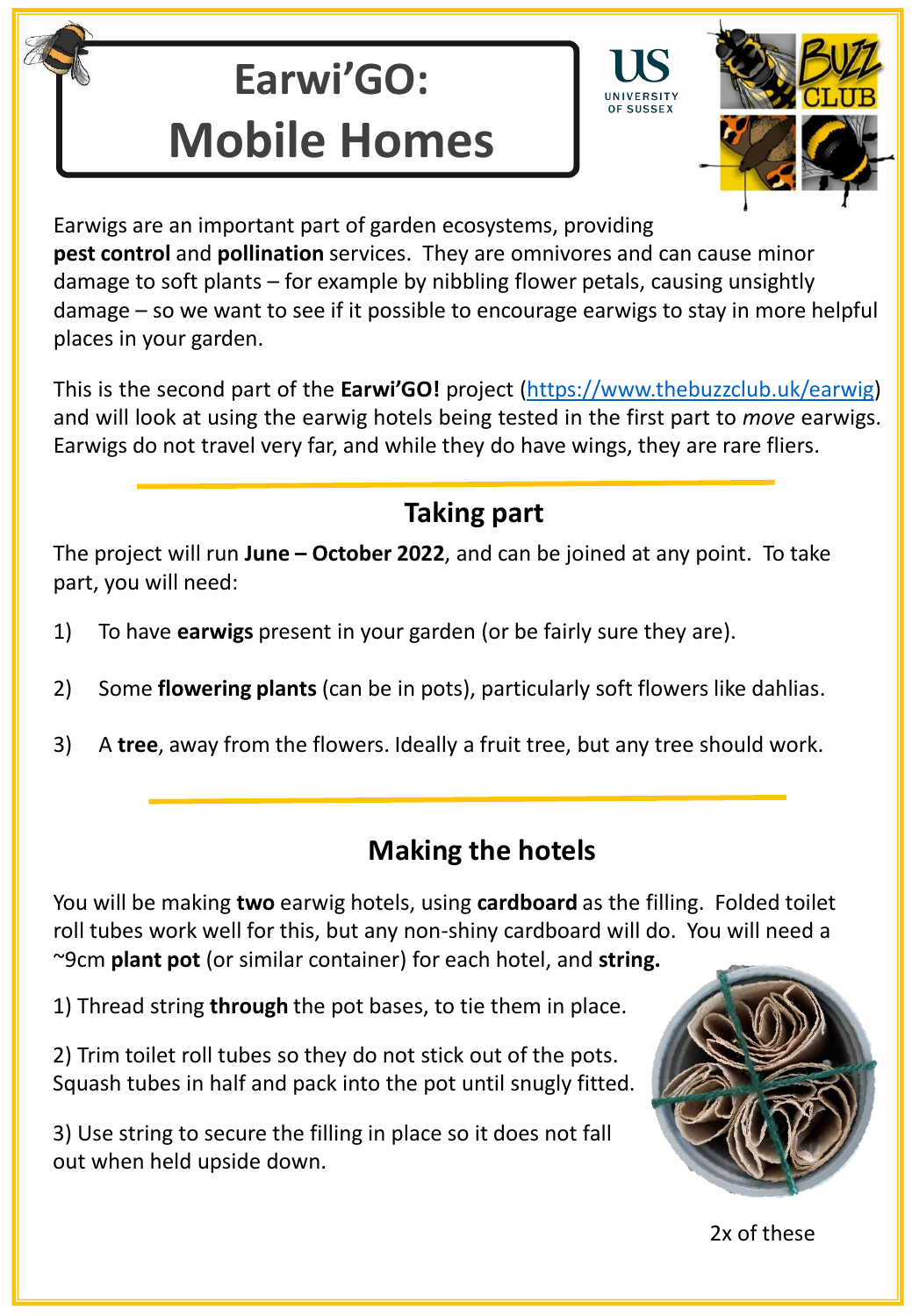# **Placing the hotels**

## **Mobile home**

Place **one hotel** on a stick (approx. 50cm tall ) in the patch of flowers.



# **Tree hotel**

Attach the **second**  hotel to a tree where a branch meets the trunk, as close to the bark as possible. Please only do this on safely reachable branches!

The first hotel is the **mobile home;** second is the **tree hotel**.

**For both hotels:** the bottom of the pot should be angled upwards, or fully pointing upwards, to keep rain out.

Add a cover to the top if they start getting very wet (see right). Do the same thing to both hotels for consistency.

Make sure that the hotels are positioned in **shady places**, so they don't heat up in the day. Earwigs like cool and damp.



*Example of a lid (J. Nell 2021).*

# **Moving the hotels**

Once a week, you will need to **empty** and **count** each hotel (see overleaf for counting instructions). The difference is that this time you will release **invertebrates from the MOBILE home** hotel under the tree **where the TREE hotel** is (invertebrates from the tree hotel also go under the tree). Then put the empty mobile home back in the flowers.

The idea is to relocate any earwigs found in the flowers over into the environment around the tree. If they prefer being in a tree than being in the flowers, then hopefully they will stay there!

The tree hotel is to see if there is a change in the invertebrate population on the tree over the course of the experiment.

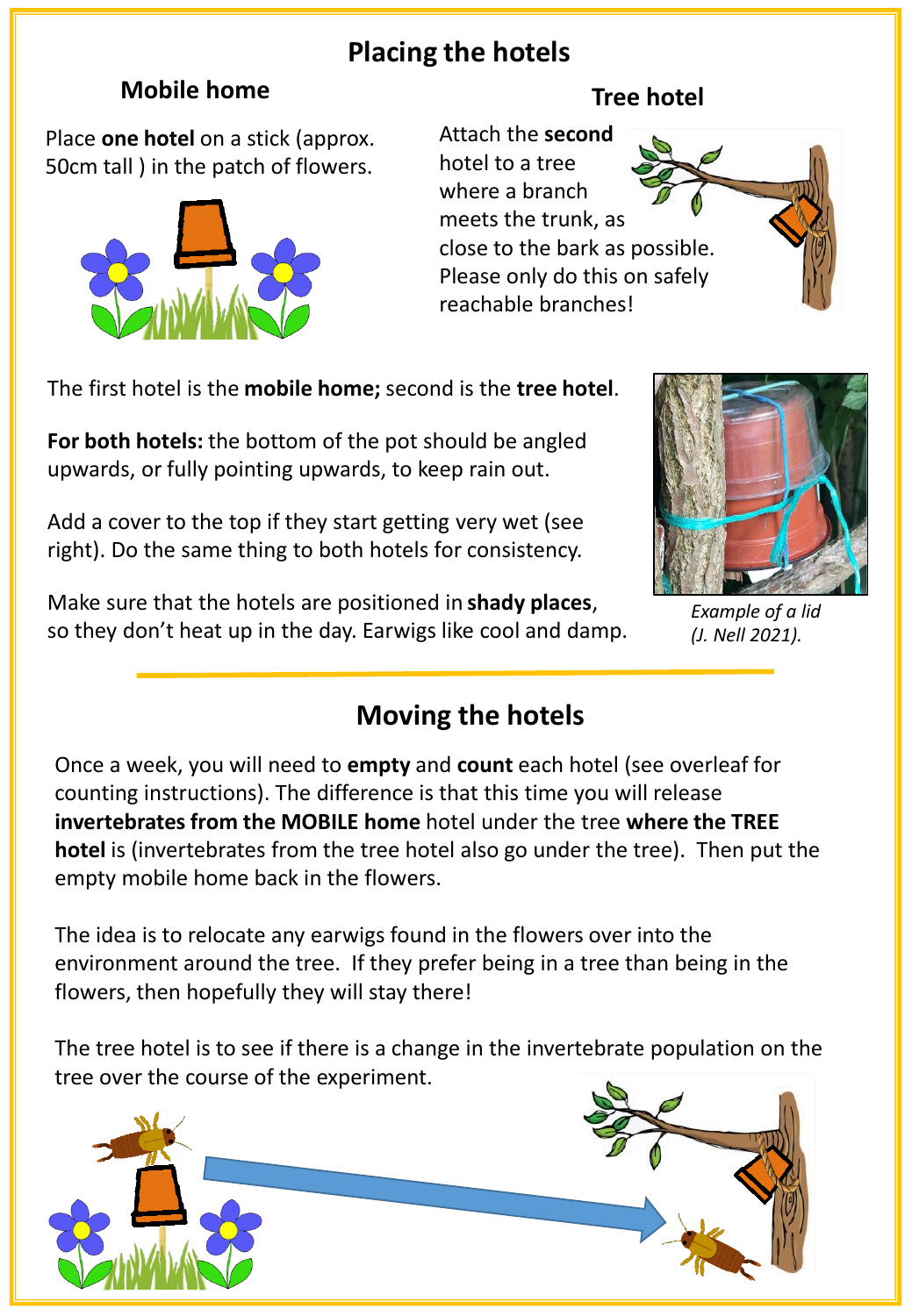## **Data collection – counting invertebrates**

Counting will be **once a week**, June – October. Your first count will be **one week** after you have installed the hotels.

To count a hotel:

- 1) Remove hotel from its position, and place into a tray / container that will let you catch and count any residents. Ideally near to the **TREE** hotel's tree, so even if invertebrates escape, they will escape into the right area.
- 2) Carefully remove the filling and put it on the tray.
- 3) Record any invertebrates that fall out (see recording sheet attached).
- 4) Place the filling material back inside. Don't try and put the invertebrates back.
- 5) Release **all** invertebrates on the ground beneath **the TREE hotel's tree**.
- 6) Replace hotels.

Earwigs are very distinctive, but please try and at least broadly identify any other invertebrates you find. **Photographs** are always useful to us, because we can either identify creatures ourselves, or pass them to experts on different types.

**Please note -** If you miss / are unable to do a week's count, please mark it as **skipped** on the recording sheet. It's important for us to know if a blank is 'no insects' or 'not counted', because the analysis needed is different.

## **Alternative counting methods**

If your earwigs are too energetic or numerous to count easily, you could try:

- 1) Tip the earwigs into a tray and take a photo of them quickly before they escape, then count from that.
- 2) Do an **approximate** count. Ideally use categories of:  $5 \text{ or } \text{less}$   $6-10$   $11-20$   $21+$

These might not seem big brackets, so to illustrate why we've chosen these categories, here are this many earwigs on 'trays':